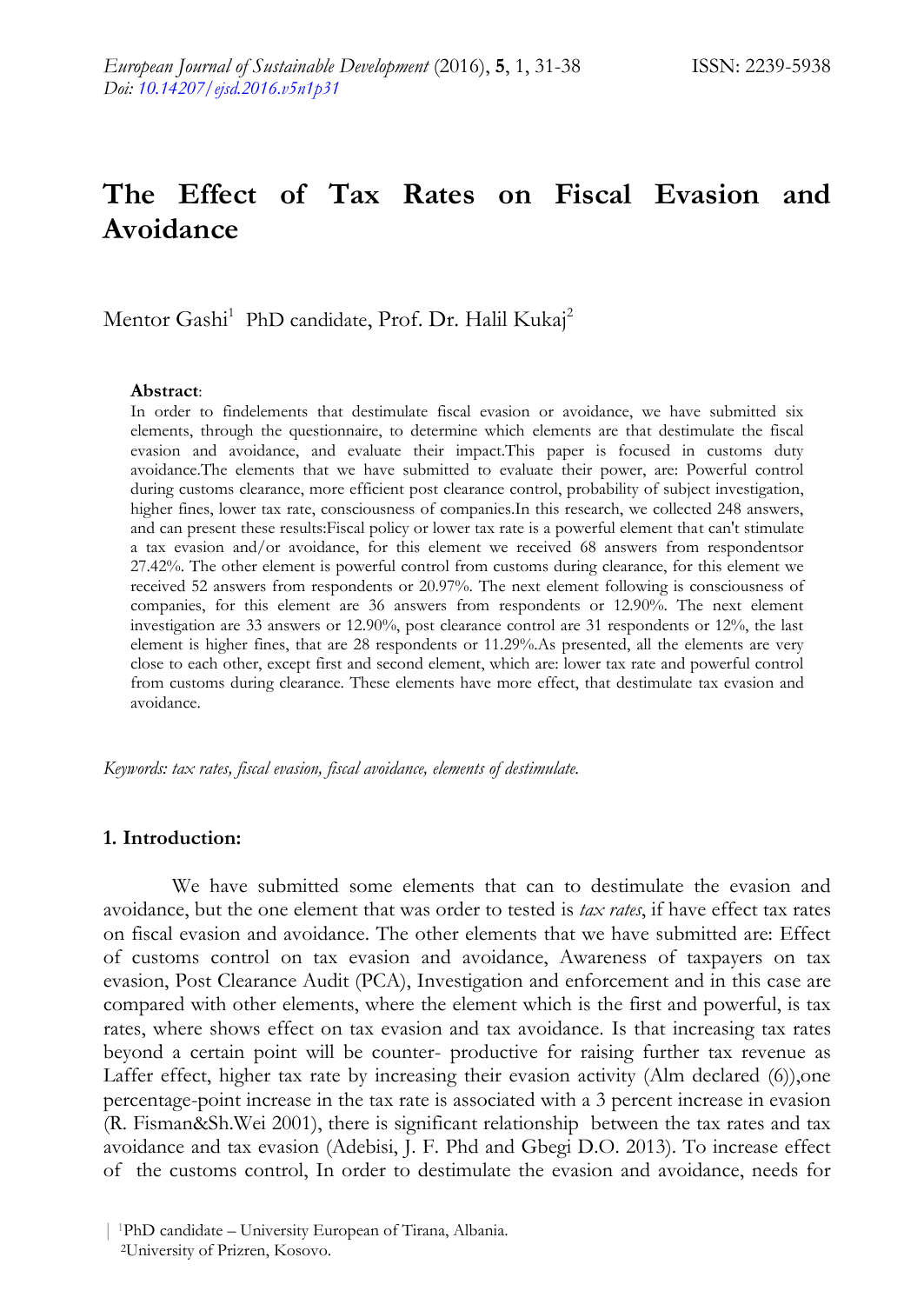continued and deepening cooperation between customs authorities and investigators, ensuring the quality, accessibility and timeliness of collected data, and pursuing measures to improve the capacity for electronic risk profiling (European Commision, 2014).Fiscal awareness is the individual perception of each citizen with respect to fiscal ethics and with respect to the fiscal morale of the society in which he or she lives. Tax evasion affected by the attitude of awareness of the taxpayer and tax morale is present in every taxpayer (DusaSumartayer and AtinHafidiah, 2014). The next, post clearance audit and the investigation, shows the effect on tax evasion and avoidance.

### **2. Methodology:**

Methodology: Survey was realize through questionnaires, which were distributed 248 questionnaires. Questionnaires were distributed mainly to the importing companies, officers that realize controls to businesses, customs agents, accountants and international transport companies.

#### **3. Review Literature:**

### **3.1. Effect of tax rates on tax evasion and avoidance**

One implication of the LafferCurve is that increasing tax rates beyond a certain point will be counter- productive for raising further tax revenue. The LafferCurve also highlights that tax rate cuts in this framework do not amount to tax cuts. Effective tax rates can increase when the official tax rate is cut. In fact, this is exactly what causes the Laffer effect here. Moreover, tax rate cuts raise effective taxes anly by making tax evaders pay more taxes only by making tax evaders pay more taxes. Honest taxpayers will and up paying less taxes, while the government's tax revenues increase. So the model shows that tax rate cuts can increase tax compliance so much that tax revenue increase in response (Tomas K. Papp and ElodTakats). Claiming that a higher tax rate encourages evasion. In this case the theory does not provide a clear prediction, that the optimal tax analysis does not offer any clear conclusion on this point. Although most of the theoretical models predict that reported income increases with the tax rate, widely held empirical evidence runs in the opposite direction. Most empirical studies support the idea that a higher tax rate encourages evasion, even though some papers are doubtful about this result (Maria Jesus Freire-Seren, Judith Pamades, 2013), As Alm declares in (6) " My basic conclusion is a simple one: we have learned a lot in the last 40 years but the are still major gaps in our understanding. Indeed, we are still trying to answer many basic questions… Do higher tax rates encourage/discourage tax compliance ?. Higher tax rate by increasing their evasion activity. Other studies that do include a marginal tax rate variable obtain mix results, ranging from no effect to a positive effect (Steven E Crane and FarrokhNourzad, 1999). So, Graetz, Reinganum and Wilde 1986, said, recent to analyze this issue in a game theoricatic context have even resulted in a negative relationship between tax rates and evasion. One percentage-point increase in the tax rate is associated with a 3 percent increase in evasion. In this way higher tax rates provoke tax evasion (Raymond Fisman and Shang-Jim Wei, 2001).Supposedly that tax rate go up, people report less taxable income, because they are engaging in more tax evasion (Jon Bakija and Williams College, 2011). There is significant relationship between the tax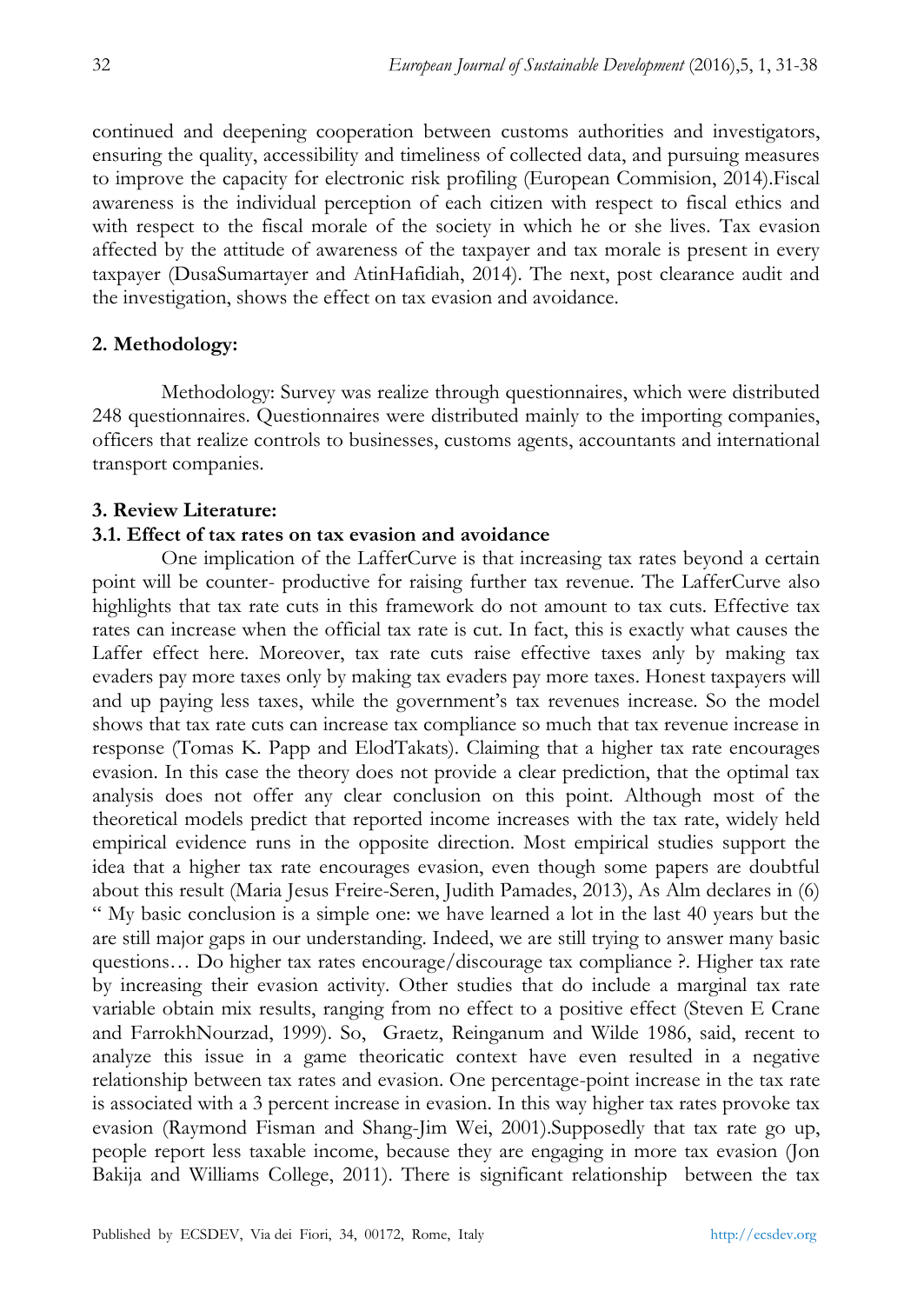rates and tax avoidance and tax evasion (Adebisi, J. F. Phd and Gbegi D.O. 2013). In the paper (Charles T. Clotfelter, 1983), relationship between tax rates and evasion is significant, because tax rates arean instrument that can be manipulated for policy goals and because such ratechanges may have a substantial effect on evasion. This paper investigates the relationship between marginal tax rates and tax evasion. The data set used in the paper, the Internal Revenue Service"s Taxpayer Compliance Measurement Program, survey for 1969, consists of observations of actual tax return data individuals. In this case in general, the findings suggest that marginal tax rates have a significant effect on the amount of the tax evasion. There show that higher tax rates cause more evasion and increase the resources wasted in the contest. Additional, conditions under a government should enforce incentive compatible auditing in order to reduce wasted resources.

### **3.2. Effect of customs control on tax evasion and avoidance**

A customs control point or area is a station where government officers screen travelers taking goods into or out of a country or any other defined area with customs regulations. Screening may involve interview questions, inspections, and searches. Officers may restrict the entry or exit of certain goods, or impose fines, levies, customs fees, or taxes on items crossing the border. Customs control stations are often located at airports and along major roads and railways where they cross restricted borders. They are different from customs offices, which usually handle shipped goods.One of the main risks in customs operations is customs fraud, as activities for evading, or attempting to evade, payment of duties, generally on imports of commercial goods (JovankaBiljanoska).To increase effect of the customs control, needs for continued and deepening cooperation between customs authorities and investigators, ensuring the quality, accessibility and timeliness of collected data, and pursuing measures to improve the capacity for electronic risk profiling (European Commision, 2014). The data indicate that tariff evasion takes place through misrepresentation of the import prices rather than underreporting of quantities or product misclassification.There are three potential channels through which importers may attempt to avoid or to minimize their tariff payments: (i) undercounting physical quantities of imported products; (ii) misrepresenting the price of imported products; and (iii) misclassifying high tariff products as a lower tariff variety. In this section, each channels caused the evasion methods (Beata S. Javorcik and Gaia Narciso).Based on systematic analyses of discrepancies in trade declarations - when available - for both partners, the paper of (Sebastien Jean and Cristina Mitaritonna, 2010) suggested that evasion of customs duties is greater in poorer countries, especially where the rule of law is limited. The fight against illicit financial flows and tax evasion became a priority for customs official (French Customs 2013, results).

## **3.3. Awareness of taxpayers on tax evasion**

Fiscal awareness is the individual perception of each citizen with respect to fiscal ethics and with respect to the fiscal morale of the society in which he or she lives. Fiscal awareness requires some degree of reflexive knowledge on behalf of the citizen. This knowledge concerns both thepublic revenues (how the state obtains its resources from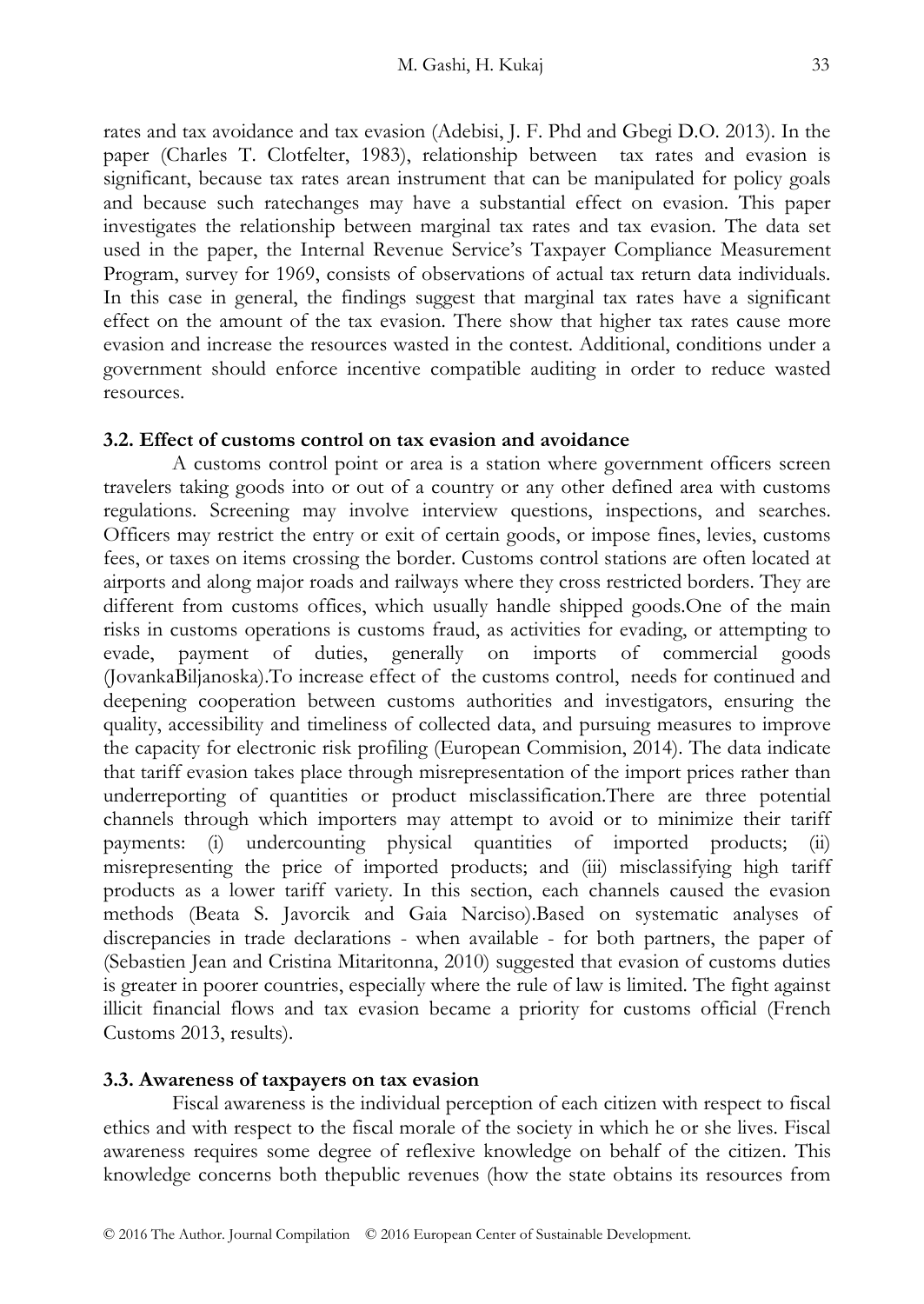the citizens) and the public expenses, how the state spends its revenues in benefit of the citizens (Gloria Alarcon and Arielle Beyaert, 2010).Tax evasion affected by the attitude of awareness of the taxpayer and tax morale is present in every taxpayer (DusaSumartayer and AtinHafidiah, 2014). Awareness is an element in human beings to understand reality and how they act or behave towards reality. Some form of awareness to pay taxes that encourage taxpayers to pay taxes. Firstly, the realization that the tax is a form ofparticipation in supporting the country's development. Knowing this, taxpayers want to pay taxes because they are not harmedfrom tax collection is done. Secondly, the awareness that the postponement of tax payments and the reduction of the tax burdenis very detrimental to the country. Taxpayers want to pay taxes because it understands that the delay in payment of taxes and thereduction of the tax burden impact on the lack of financial resources, which can lead to delays in development of the country.Thirdly, the realization that taxes are set by law and can be enforced. Taxpayers will pay for the tax payment have realized astrong legal foundation and are the absolute duty of every citizen (Irianto,2005). The roles of the individual income tax are required in the developed countries, in line with citizens' awareness of the tax payment obligation in accordance .Annette Alstadsaeter and Martin Jacob, 2013, showsthat lack of awareness of the tax code and complexity in compliance can increase tax evasion.The majority of misreporting cases remains undetected by the tax authority, but self-correction of tax evasion by taxpayers is the dominant type of detection.

# **3.4. Post Clearance Audit (PCA)**

Post Clearance Audit have these objective that can be summarized as follows: a). To assure that Customs declarations have been completed in compliance with Customs requirements, via examination of a trader"s systems, accounting records and premises; b). To verify that the amount of revenue legally due has been identified and paid; c). To facilitate international trade movements of the compliant trade sector; e). To ensure goods liable to specific import/export controls are properly declared, including prohibitions and restrictions, licenses, quota, etc.; d). To ensure conditions relating to specific approvals and authorizations are being observed, e.g. pre-authenticated transit documents, preferential origin/movement certificates, licenses, quota arrangements, Customs and excise warehouses and other simplified procedure arrangements.Post Clearance Audit should not be confused with "internal audit," which is a mechanism to verify and review, either conducted by a company to review its own internal procedures or by Customs to review Customs" own internal rules and procedures. Internal audits may be useful for management purposes and are an important part of an integrity programme but are quite distinct from the concept of Post Clearance Audit ( Guidelines for Post Clearance Audit, 2012).The World Customs Organization (WCO), in recognition of this need to adapt to the growing world economy, has spelt out in the Revised Kyoto Convention the need for Customs agencies to move towards post clearance controls to facilitate trade, which includes transitioning towards "control based audit", which represents the auditing of traders" internal systems and controls as they relate to Customs requirements. The following Standards contained in the Revised. Kyoto Convention are of particular relevance; Standard 6.6: Customs control systems shall include audit-based controls; and Standard 6.10: The Customs shall evaluate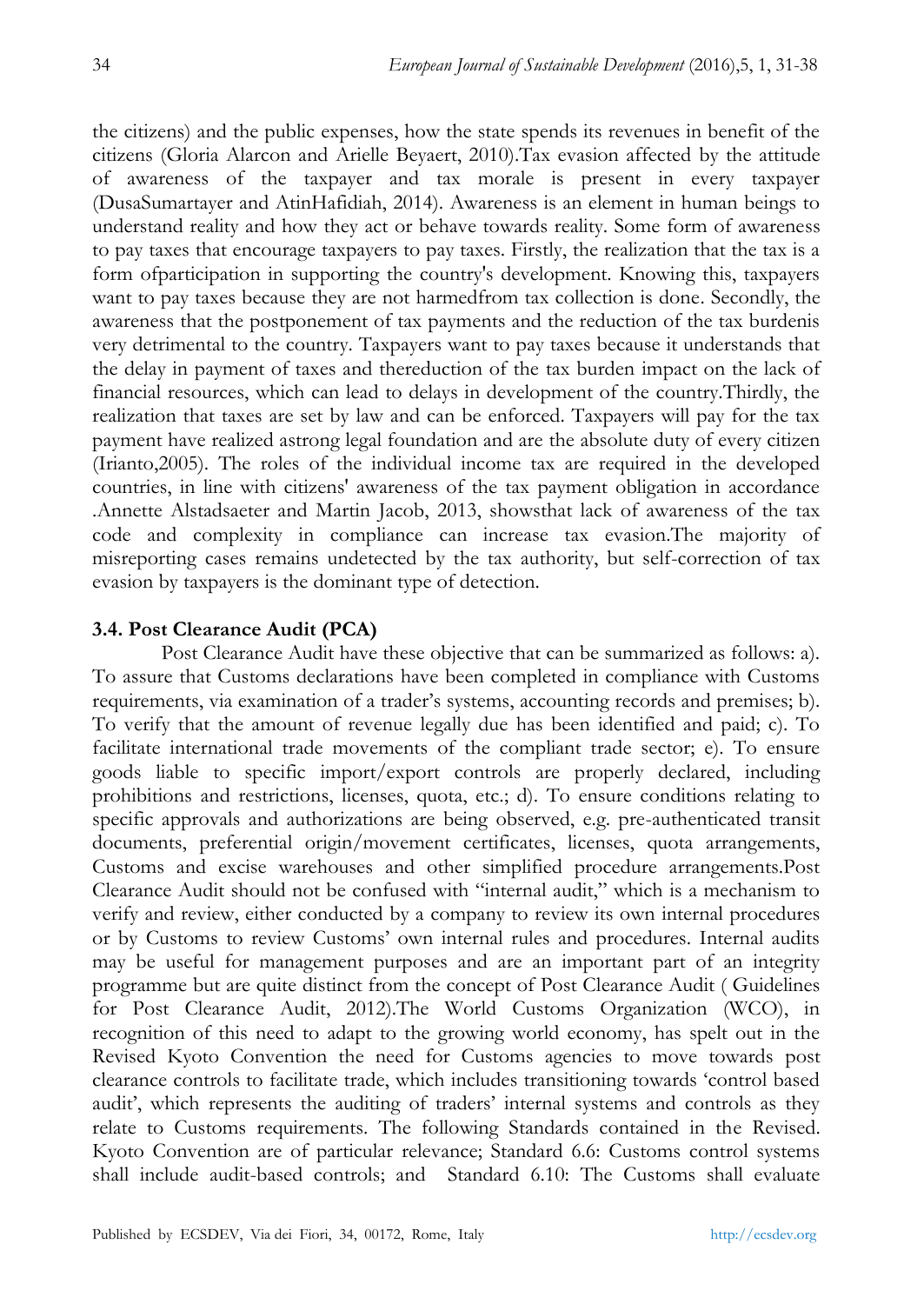traders" commercial systems where those systems have an impact on Customs operations to ensure compliance with Customs requirements.A major difference between the conduct of PCA and more traditional approaches to auditing is the skill set and knowledge required of the auditor. Customs audit has typically been based on a sound knowledge of customs law and technical skills in tariff, valuation and origin. PCA however requires an understanding of how a business operates and how this relates to its transactions with the broader spectrum of regulatory agencies.If it is suspected fraud, or If it is the opinion of the PCA auditor that the noncompliance detected may be due to fraudulent activity on the part of the trade or individuals within the company, then this should be reported to the audit manager immediately. Suspected fraud against the border administration should be handed over to the relevant investigation authority either within or external to the agency. Fraud is a crime, and its investigation and prosecution involves skills very different to those of the auditor. Auditors should remember, however, that they may become prosecution witnesses, and their audit working papers would be used as evidence in any prosecution case. Therefore, all audit papers should be

#### **3.5. Investigation and enforcement**

properly completed, filed, and stored securely.

To develop an effective and efficient customs service capable of the detection, preventive and investigation of fraud and preparation of cases for the prosecution of offenders. His service must be flexible enough to respond to an intelligence-led strategy based on the latest methods of targeted risk assessment and modern technology to safeguard revenue and protect society. The service should also enforce compliance with national legislation, international legislation and international institutions (e.g. world customs organization (WCO), world trade organization (WTO), Un) through consistent application of the legal basis establishing the requisite customs powers and sanctions to enforce the customs. Kim, Jaisik and McCulugh, James (2007), in a paper for agriculture products, said: The increase of investigation rate had the strongest significant effect on customs tax compliance for agricultural produce. If subjects are selected for investigation, they have to bear a decrease in their income equal to the amount of fine and penalty, and furthermore, they might be sent to jail. Due to the strong punishment, the higher investigation rate can be the more powerful deterrent of customs tax evasion.

## **4. Results**

While above, we have made description about fiscal evasion and avoidance of the customs duty, which such is present in different countries, but in the different level. In this case, are submitted some elements, in order to found, which is the powerful element than have effect in destimulate the evasion and avoidance. as base element is tax rates. In following description the results: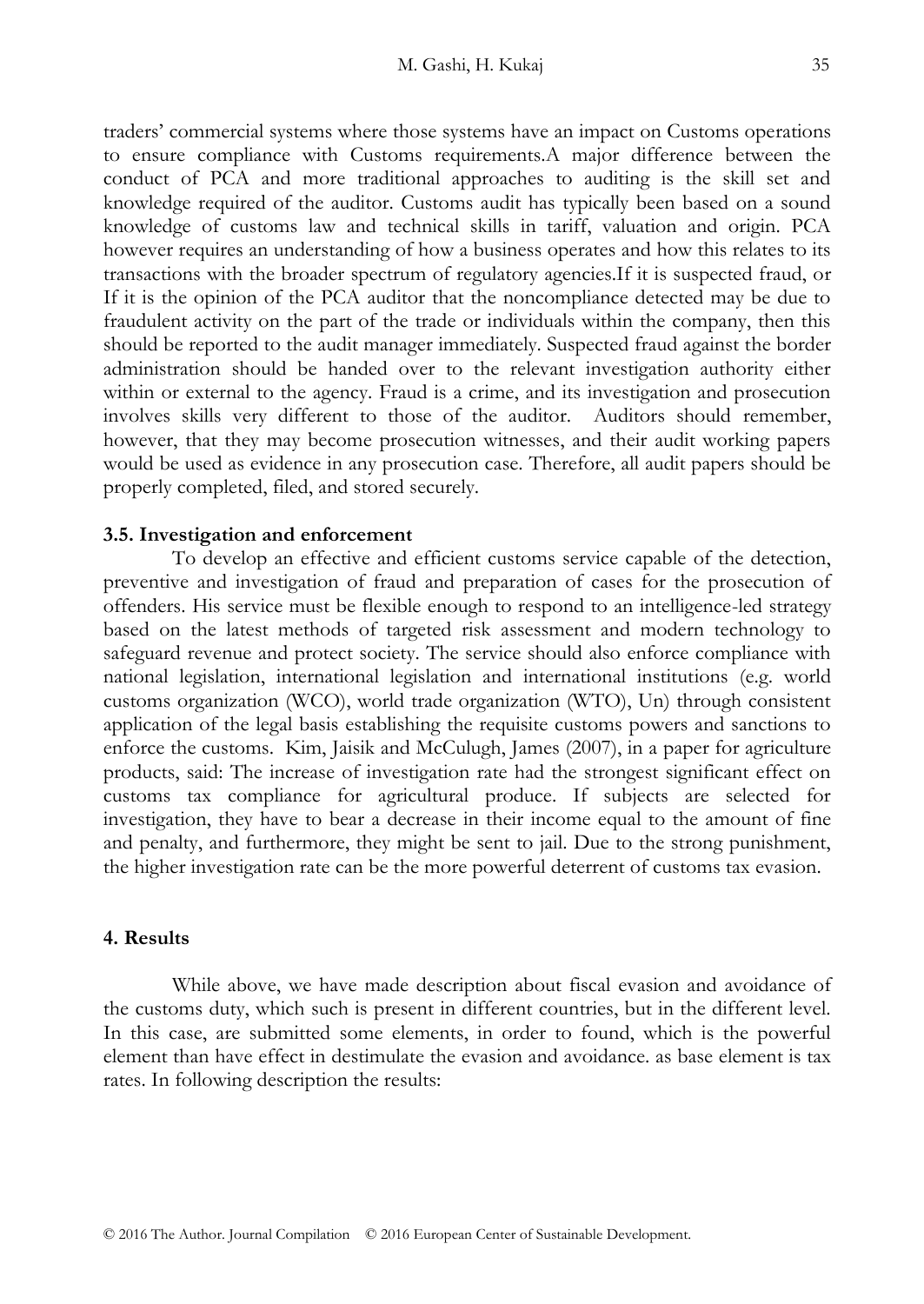| <b>Elements</b>                                  | Nr of Respondents | Percentage |
|--------------------------------------------------|-------------------|------------|
| Tax Rates                                        | 68                | 27.42      |
| Control customs during of the clearance of goods | 52                | 20.97      |
| Awareness of taxpayers on tax evasion            | 36                | 14.52      |
| Investigation and enforcement                    | 33                | 12.90      |
| Post Clearance Audit                             | 30                | 12.00      |
| Rate of fines                                    | 28                | 11.29      |
| Total                                            | 248               | 100 $\%$   |

Fiscal policy or lower tax rate is a powerful element that can't stimulate a tax evasion and/or avoidance, for this element we received 68 answers from respondentsor 27.42%. The other element is powerful control from customs during clearance, for this element we received 52 answers from respondents or 20.97%. The next element following is consciousness of companies, for this element are 36 answers from respondents or 12.90%. The next element investigation are 33 answers or 12.90%, post clearance control are 31 respondents or 12%, the last element is higher fines, that are 28 respondents or 11.29%. As presented, all the elements are very close to each other, except first and second element, which are: lower tax rate and powerful control from customs during clearance. These elements have more effect, that destimulate tax evasion and avoidance. Conclusion:

Tax rates, must to take in account then where the fiscal policy, is being designed, in order to destimulate or reduce the tax evasion and avoidance of customs duties.

# **Reference:**

- Tomas K. Papp and ElodTakats. (2008). Tax Rate Cuts and Tax Compliance The LafferCurve Revisited. IMF Working Paper Wp / 08/07;
- Maria Jesus Freire-Seren, Judith Pamades (2013). Do Higher Tax Rate Encourage/Discourage Tax Compliance. Modern Economy, 2013, 4, pp 809-817;
- Steven E. Crane and Farrokh Nourzad. (1990). Tax Rates and Tax Evasion: Evidence from California Amnesty Data. National Tax Journal, Vol.43. N0.2, p.p 189-199.
- Raymond Fisman and Shang-Jin Wei. (2001). Tax Rates and Tax Evasion: Evidence from "Missing Import" in China. NBER Working Paper N0. 8551.
- Jon Bakija and Williams College. (2011). Tax Rates and Labor Supply in OECD Countries.
- Adebisi, J.F. PhD and Gbegi, D.O. (2013). Effect of Tax Avoidance and Tax Evasion on Personale Income Tax Administration in Nigeri. American Journal of Humanities and Social Science, Vol 1, N0.3, pp. 125-134
- Charles T. Clotfelter. (1983). Tax Evasion and Tax Rates: An Analysis of Individual Returns. The Review of Economics and Statistics; Vol.LXV. N0. 3, p. 363.
- Ralph-C Bayer. (2004). A Contest with the Taxman The Impact of Tax Rates on Tax Evasion and Wastefully Invested Resources. Working Paper, School of Economics, The University of Adelaide – Australia
- JovankaBiljanosla. Risk Management in Prevention and Detection of Custms Fraud in the Republika of Macedonia